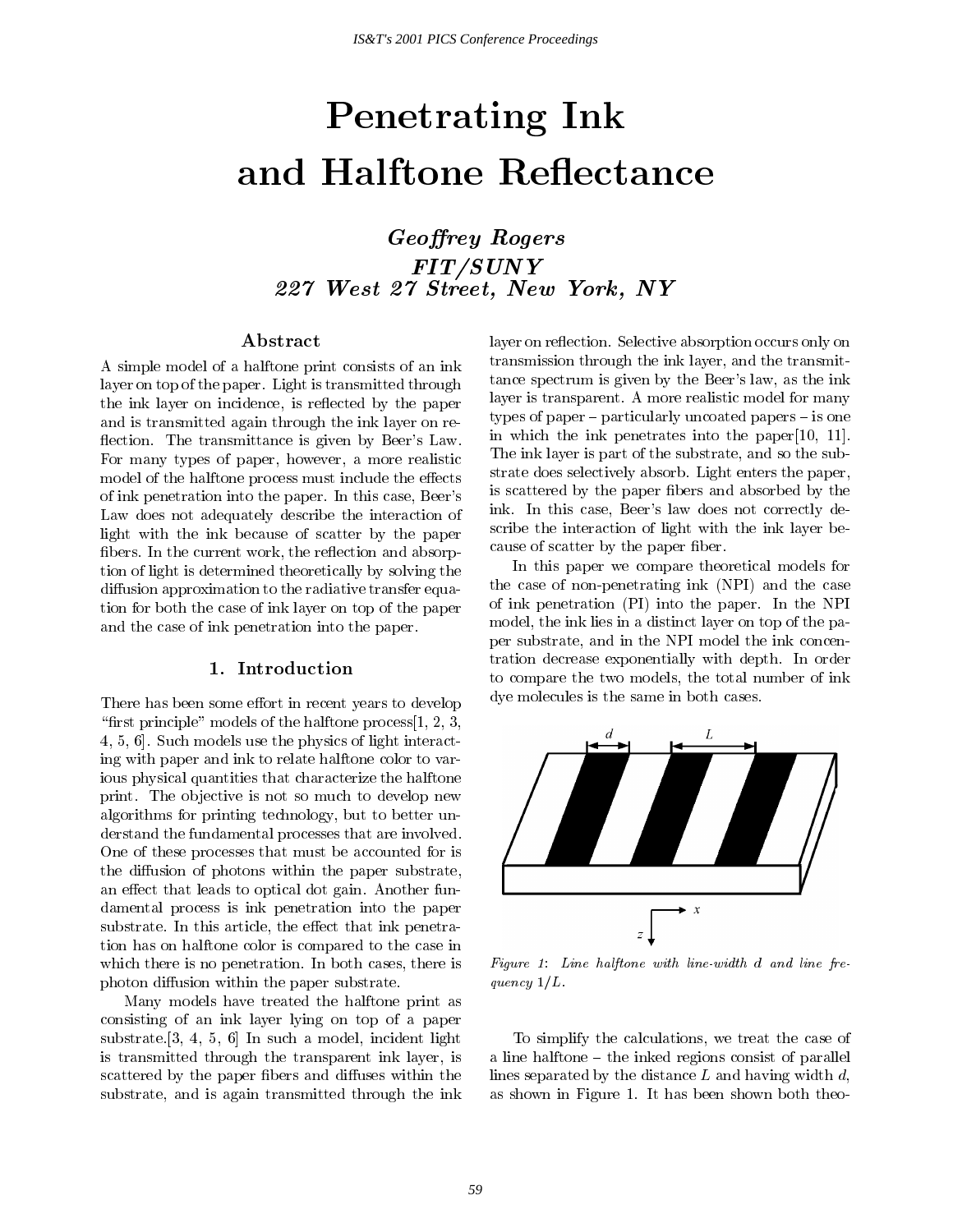retically and experimentally that optical dot gain only slighty depends on dot shape,[9] so one would expect that the results presented here would largely hold for circular dot halftones as well. The fractional ink cov erage is given by  $d/L$ . The x-axis is perpendicular to the lines, and the positive z-axis is pointing down wards into the paper. The incident light travels in the positive z direction. The paper top surface is at  $z = 0$ and the bottom surface is at  $z = t$ , with t the paper thickness. All lengths are in units of the paper thickness t. It is assumed the backing is black, so none of the photons transmitted through the paper are re flected back. We treat the case of an AM halftone with line frequency  $(2t)$ .

The directional incident photons enter the paper, where they are scattered and absorbed. The diffusion approximation assumes that the scattered photons become (nearly) diffuse  $[5, 7, 8]$ . Within the paper, there are directional incident photons and diffuse scattered photons. The reflected light consists of the diffuse photons that exit the paper top surface.

## 2. Diffusion Model

Light entering the paper substrate is scattered and becomes approximately diffuse. The density of these nearly diffuse photons within the substrate can be calculated from the diffusion approximation to the radiative transfer equation[5, 7]:

$$
-D\nabla^2 u(x,z) + \gamma_a u(x,z) = \gamma_s F(x,z) \tag{1}
$$

where  $u(x, z)$  is the photon density and D is the diffusion coefficient, given by:

$$
D=\frac{1}{3\gamma_t},
$$

and  $\gamma_a$ ,  $\gamma_s$ , and  $\gamma_t$  are the absorption, the scattering, and the transport coefficients of the substrate. The transport mean free path is:  $l^* = 1/\gamma_t$ , and is the function. average distance a photon travels before being either scattered or absorbed.  $\gamma_a$  and  $\gamma_s$  are the probabilities per unit length that a photon is absorbed or scattered respectively. The transport coefficient is given by:

$$
\gamma_t = \gamma_a + \gamma_s.
$$

It is assumed that the ink does not scatter, that all scatter is due to the paper fibers. Therefore, the scattering coefficient for the ink-penetrated paper is the same as that for bare paper. For NPI,  $\gamma_a = 0$ , as the paper has very little absorption. For PI, the absorption coefficient depends on the ink concentration,

which varies with position, and on the ink spectral characteristics and can be written as:

$$
\gamma_a(x,z;\lambda)=\sigma_a(\lambda)\rho(x,z),
$$

where  $\sigma_a$  is the absorption cross-section of the ink and  $\rho(x, z)$  is the ink concentration. The concentration decreases with depth and is given by:

$$
\rho(x, z) = \rho_0 h(z/\alpha) \, \mathcal{C}_i(x),
$$

with  $\rho_0$  the average concentration in inked regions,  $h(z/\alpha)$  the ink penetration function, and  $\alpha$  the penetration depth. Ink penetration is given by:

$$
h(z/\alpha) = \frac{2}{\sqrt{\pi}} \exp \left[ - (z/\alpha)^2 \right].
$$

 $C_i(x)$  is the ink distribution function and is zero between the lines of ink and equal to one at points  $x$ within the lines:

$$
\mathcal{C}_i(x) = \begin{cases} 1, & \text{if a line at point } x \\ 0, & \text{if no line at point } x \end{cases}
$$
 (2)

The quantity  $F(x, y)$  is the reduced intensity which is the directed incident light that has entered the paper. This directed incident flux is reduced as it travels into the paper due to scatter and absorption and is the source of the scattered, nearly diffuse photons. The reduced intensity satisfies the following equation: [5]

$$
\frac{d}{dz}F(x,z) = -\gamma_t(x,z)F(x,z).
$$

As indicated above, for the PI case  $\gamma_t$  is a function of  $x$  and  $z$ . One finds:

$$
F(x, z) = F_0 \exp \left[ \gamma_s z + \gamma_a' \alpha \, \text{erf}(z/\alpha) \, \mathcal{C}_i(x) \right]
$$

where  $F_0$  is the incident flux,  $\gamma_a' = \sigma_a(\lambda)\rho_0$  is the average absorption coefficient, and  $erf(x)$  is an error

For NPI, the light passes through the ink-layer before entering the paper, so that

$$
F(x, z) = F_0 \tau(x) \exp(-\gamma_t z)
$$

where  $\tau$  is the transmittance of the ink layer given by  $\tau(x) = \tau_0 \mathcal{C}_i(x)$  with  $\tau_0$  the ink transmittance. In this case  $\gamma_t$  is constant.

In comparing the two cases, the number of ink dye molecules is kept constant. Therefore if the ink layer has transmittance  $\tau_0$ , then

$$
\gamma_a' = \frac{-\ln(\tau_0)}{\alpha}.
$$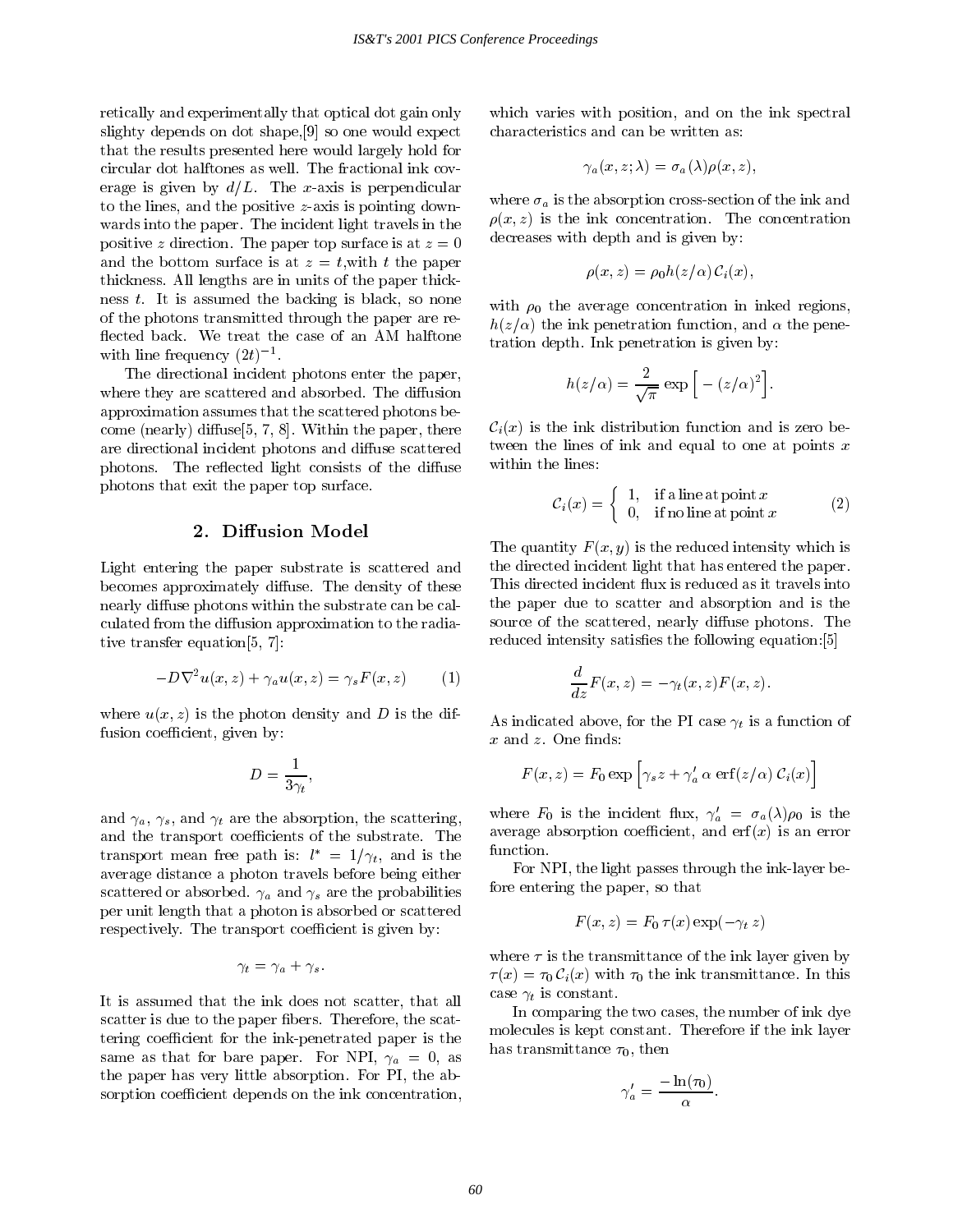The photon density  $u(x, z)$  does not include the photons of the reduced intensity  $F(x, z)$ , but only the scattered nearly diffuse photons. The photon density  $u(x, z)$  is the solution to Eq. (1) subject to the following boundary conditions: there are no diffuse photons entering the paper from top or bottom. This can be expressed as:[5]

$$
u(x,0)-\frac{D}{2}\frac{\partial}{\partial z}u(x,z)|_{z=0}=0
$$

for the top surface, and

$$
u(x,t) + \frac{D}{2} \frac{\partial}{\partial z} u(x,z)|_{z=t} = 0
$$

for the bottom surface. Figures 2 and 3 show contour plots of the photon density,  $u(x, z)$ , as the solution to Eq. (1) for NPI (Figure 2) and PI(Figure 3). The solutions were obtained numerically using the Matlab Partial Differential Equation Toolbox. The light is incident from the top, and regions with ink  $(0.5)$ fractional coverage) are indicated by the thick lines on top. As one would expect, the photon density is



Figure 2: NPI. Contour plot of photon density within the paper. Light is incident from the top, and  $d/L = 0.5$ ,  $\gamma_s = 15$ . The z-axis is vertical, x-axis is horizontal, and inked regions are indicated by the short thick lines on top.

maximum between the regions of ink, as indicated by the oval shaped maxima. For NPI, the regions covered by ink have significant photon density due to diffusion from the regions of higher density to these regions of lower density. For the PI case, the density in inked regions is nearly zero. This is because photons that diffuse into those regions are absorbed by the ink.



Figure 3: PI. Contour plot of photon density within the paper. Light is incident from the top, and  $d/L = 0.5$ ,  $\gamma_s =$ 15,  $\alpha = 0.2$ . The z-axis is vertical, x-axis is horizontal, and inked regions are indicated by the short thick lines on top.

#### 3. Reflection and Absorption

The reflected light is the flux passing through the paper top surface in the  $-z$  direction. For NPI the light passes through the ink-layer on reflection, and is given by:[5]

$$
F_{-}(x) = \frac{1}{2}\tau(x) u(x,0).
$$

For PI the reflected light is: [5]

$$
F_{-}(x) = \frac{1}{2}u(x,0).
$$

The reflectance as a function of position for both PI and NPI is shown in Figure 4. One notes that the reflectance *between* dots (the peaks in Figure 6) is less for PI than for NPI. The photon density between dots is less for PI due to the absorption of photons that diffuse into inked regions  $-$  This is due to the fact that the photon density between the dots is less in PI (compare Figures 2 and 3), and since the density is less, the number of photons that diffuse through the top surface between dots is less as well.

One also notes that the reflectance from dots is greater for PI than it is for NPI. The amount of absorption a given ray undergoes as it travels through an absorbing medium depends on the path length of the ray through the medium. If the medium scatters, then different rays exiting the medium have different path lengths, and therefore undergo different absorptions. The greater the scatter power of the medium,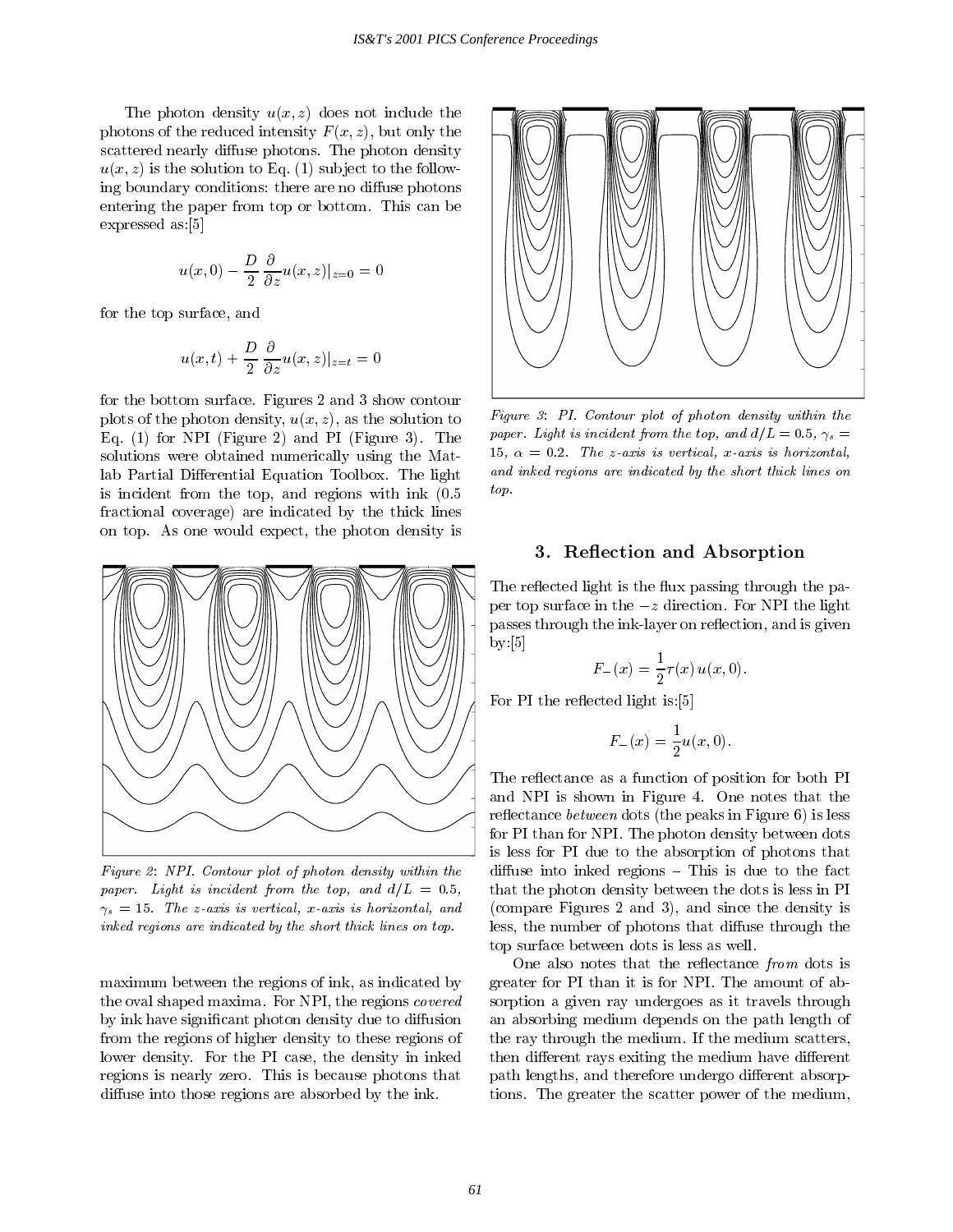

Figure 4: The reflectance as a function of position  $x$  for both PI and NPI. With  $d/L = 0.5$ ,  $\alpha = 0.2$ , and  $\gamma_s = 15$ .

the shorter the average path length, and therefore the less is the absorption of the incident light.

With NPI, in contrast, nearly all the rays exiting through the dots (except those that have diffused from between the dots) will have passed completely through the ink twice, and so have undergone maxi mum absorption. As a result, reflectance from dots is much less than in PI.



Figure 5: The reflectance as a function of penetration depth  $\alpha$ .  $R_d$  is the average reflectance from dots,  $R_{nd}$  is the average reflectance from between dots, and  $R_{ave}$  is the total average relectance. With  $d/L = 0.5$ , and  $\gamma_s = 15$ .

Figure 5 shows the average reflectance, the average reflectance from dots, and the average reflectance between dots for penetration depth varying between 0.1 to 0.5 the thickness of the paper. As the ink penetrates further into the paper, the reflectance increases, and virtually all this increase comes from reflectance off the dots. This is due to the fact that while the distance the photons diffuse into the paper remains the same (it depends on  $\gamma_s$ ), the ink concentration at distances less than  $\alpha$  decreases with increasing penetration depth. With path lengths constant and ink concentration decreasing, the amount of absorption decreases as well.

The reflectance from between the dots does not vary much with penetration depth. With scattering coefficient  $\gamma_s = 15$ , very few photons diffuse into the paper as far as  $\alpha = 0.1$ , so diffusion from regions of high density to regions of low density does not change much as  $\alpha$  inceases greater than 0.1. Figure 6 compares the absorption,  $A = 1 - R - T$ , as a function of scattering coefficient  $\gamma_s$  for several different  $\alpha$ 's with the absorption for the NPI case. A significant difference between PI and NPI is the fact that with PI, for  $\gamma_s > 3$ , the absorption *decreases* as scattering power increases.



Figure 6: Absorption as a function of scattering coefficient  $\gamma_s$ , with  $d/L = 0.5$  for several different  $\alpha$ . (a) PI,  $\alpha = 0.4$ ; (b) PI,  $\alpha = 0.25$ ; (c) PI,  $\alpha = 0.1$ ; (d) NPI

For NPI, the greater the scattering power, the more photons diffuse to ink covered regions where they are absorbed as they exit the paper. Thus absorption increases as scattering power increases up to a maximum absorption, at which point the photons are "completely scattered."[5] This corresponds to the Yule-Nielsen  $n$ factor equal to 2. Further increase in scattering power has no effect on absorption.

Similarly for PI, at small  $\gamma_s$  absorption increases